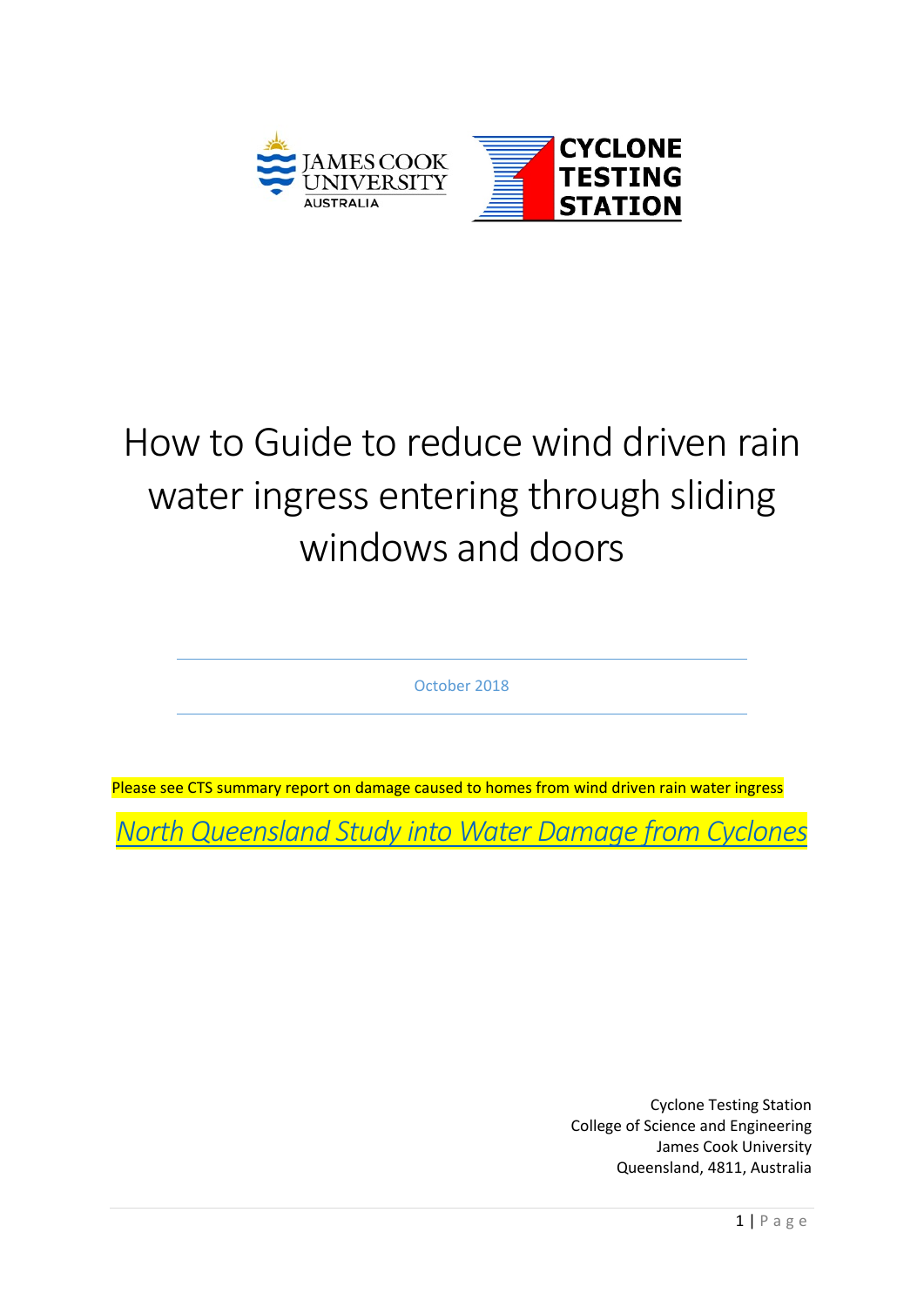[www.jcu.edu.au/cyclone-testing-station](http://www.jcu.edu.au/cyclone-testing-station)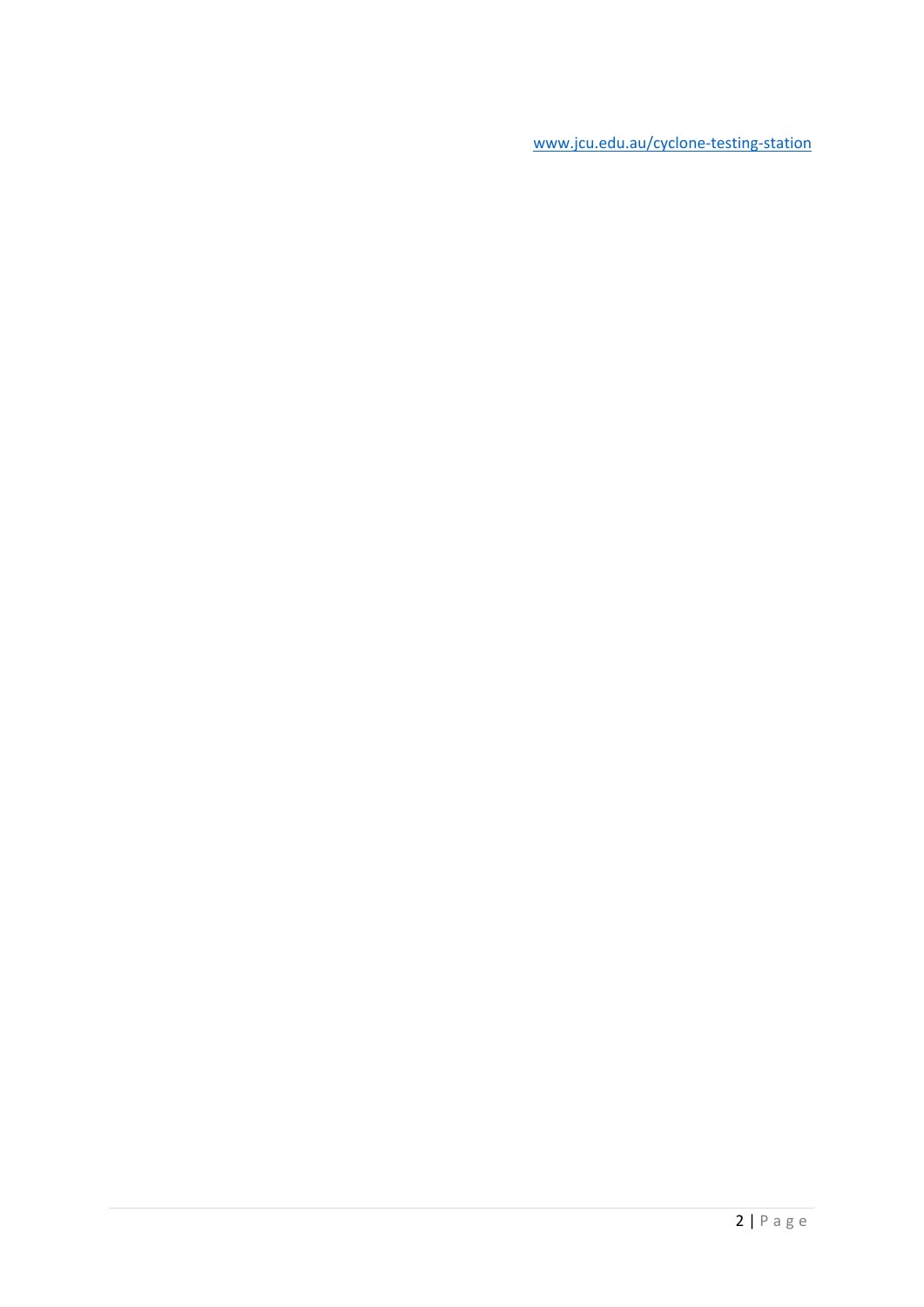#### LIMITATIONS OF THE GUIDE

The Cyclone Testing Station (CTS) has taken all reasonable steps and due care to ensure that the information contained herein is correct at the time of publication. CTS expressly exclude all liability for loss, damage or other consequences that may result from the application of this guide.

This guide may not be published except in full unless publication of an abstract includes a statement directing the reader to the full guide.

#### STEP-BY-STEP GUIDE

**Necessary materials:** Duct tape and new clean plastic film. The film used for the purpose of this guide was clear and thin to allow observation of the water ingress. This is not necessary, and ideally thick heavy-duty plastic should be used as it will be more resistant and less likely to crease during the installation process. Important note: **Stay clear of windows during a cyclone!**

#### Step 1

Ensure the window is securely closed and locked.

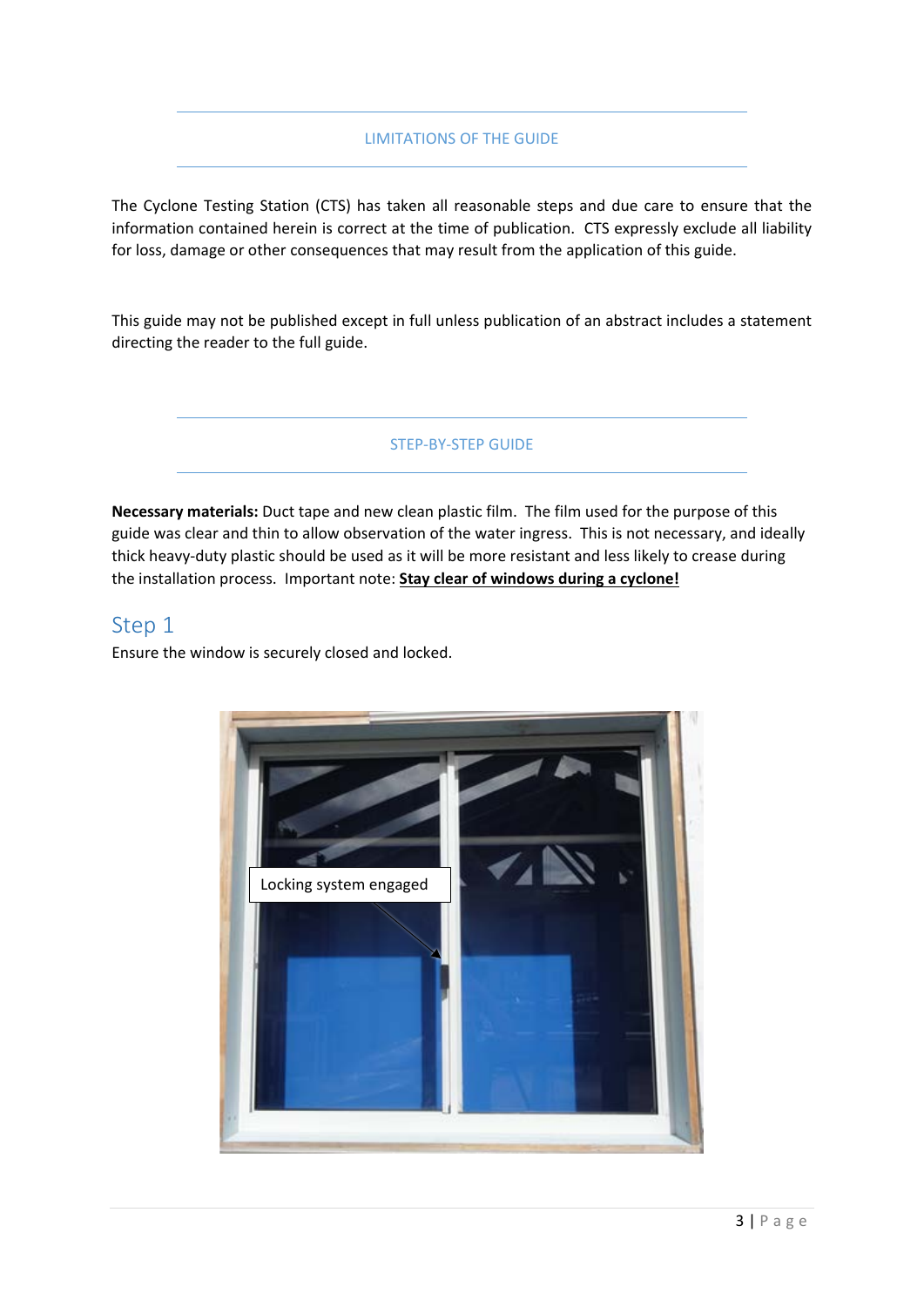## Step 2

Ensure the **indoor side** of the window frames are clean, dry and free of dust, grease or any other contaminates.



#### Step 3

Pre-cut the plastic film to approximately 400 mm in height with a width 10 to 20 mm less than the actual window – this is to allow for 5 to 10mm of the window frame to be exposed behind the plastic film. This will ensure that the tape overlaps the plastic film and the window.

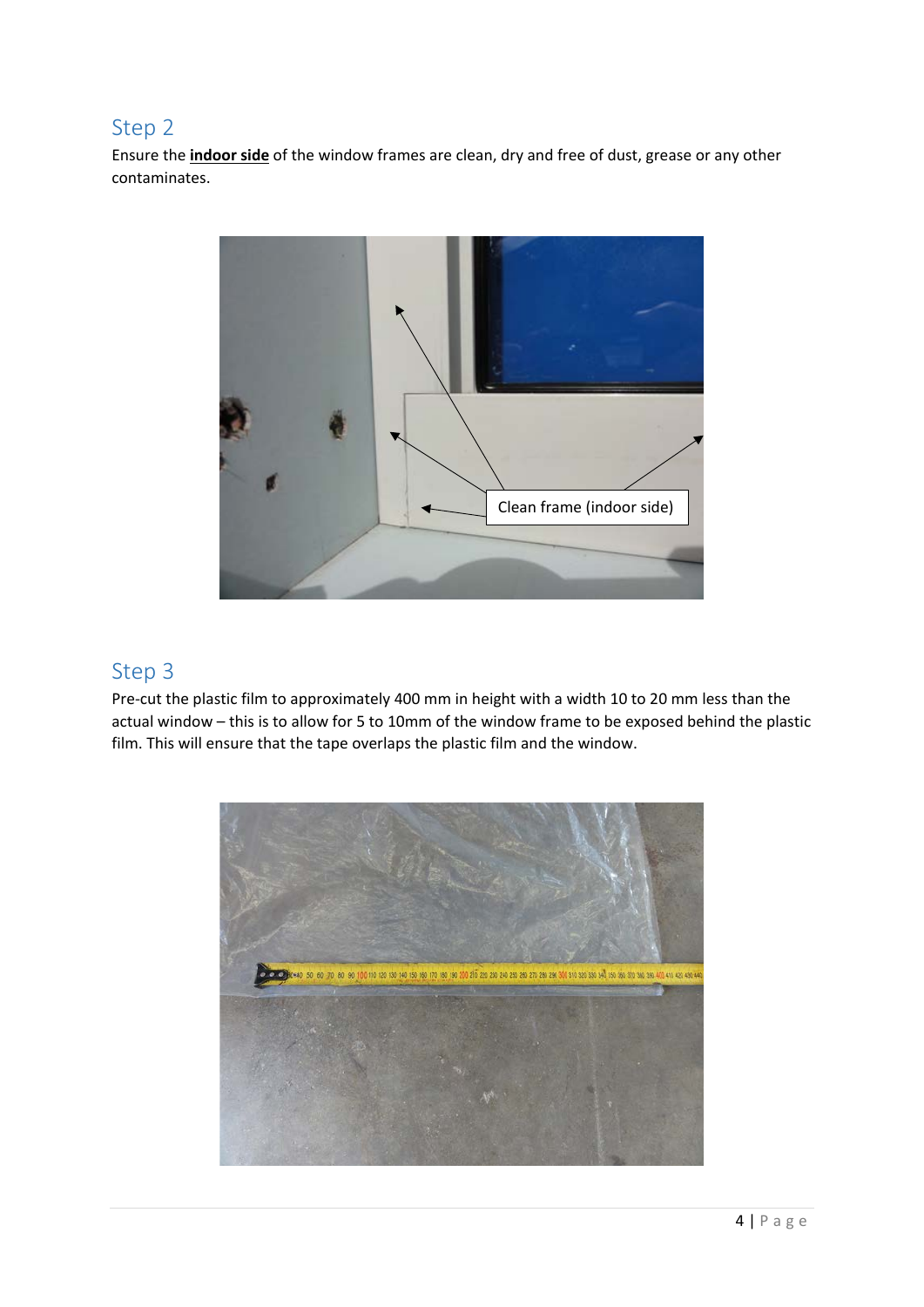### Step 4

Place the plastic film over the bottom of the window frame (**indoor**) with 5-10 mm of the frame exposed under the film. This will allow the duct tape to properly overlap the film and the window frame.



## Step 5

Secure the film in place with duct tape covering both the exposed window frame and plastic film. Ensure there is no crease in the plastic film or tape and that there is no airline where the tape overlaps as this would cause leaks! Place some pieces of tape to attach the top of the plastic film to the glass. **Do not fully tape the top of the plastic film as the plastic film could become pressurised and peel off the window.**